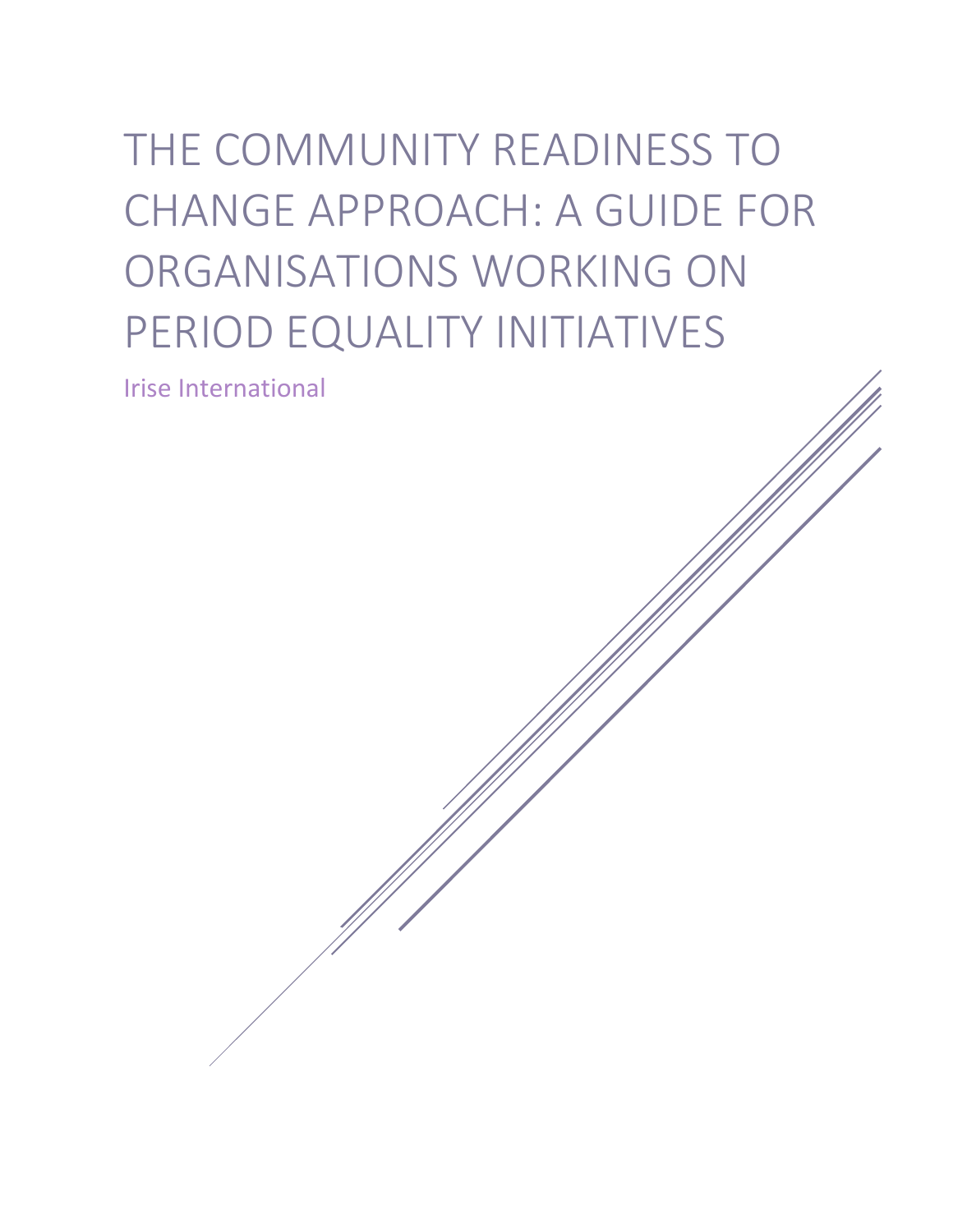# **Contents**

| The Community Readiness to Change Approach: Learning from Irise Institute East Africa2 |  |
|----------------------------------------------------------------------------------------|--|
|                                                                                        |  |
|                                                                                        |  |
|                                                                                        |  |
|                                                                                        |  |
|                                                                                        |  |
|                                                                                        |  |
|                                                                                        |  |

| Resource 3: Community Readiness to Improve MHM: Interview/Focus Group Questions  15 |  |
|-------------------------------------------------------------------------------------|--|
| Resource 4: Community Readiness to Improve MHM: Scoring Form for Individual Focus   |  |
| Resource 5: Total Community Readiness to Change Scoring Form for ONE COMMUNITY 18   |  |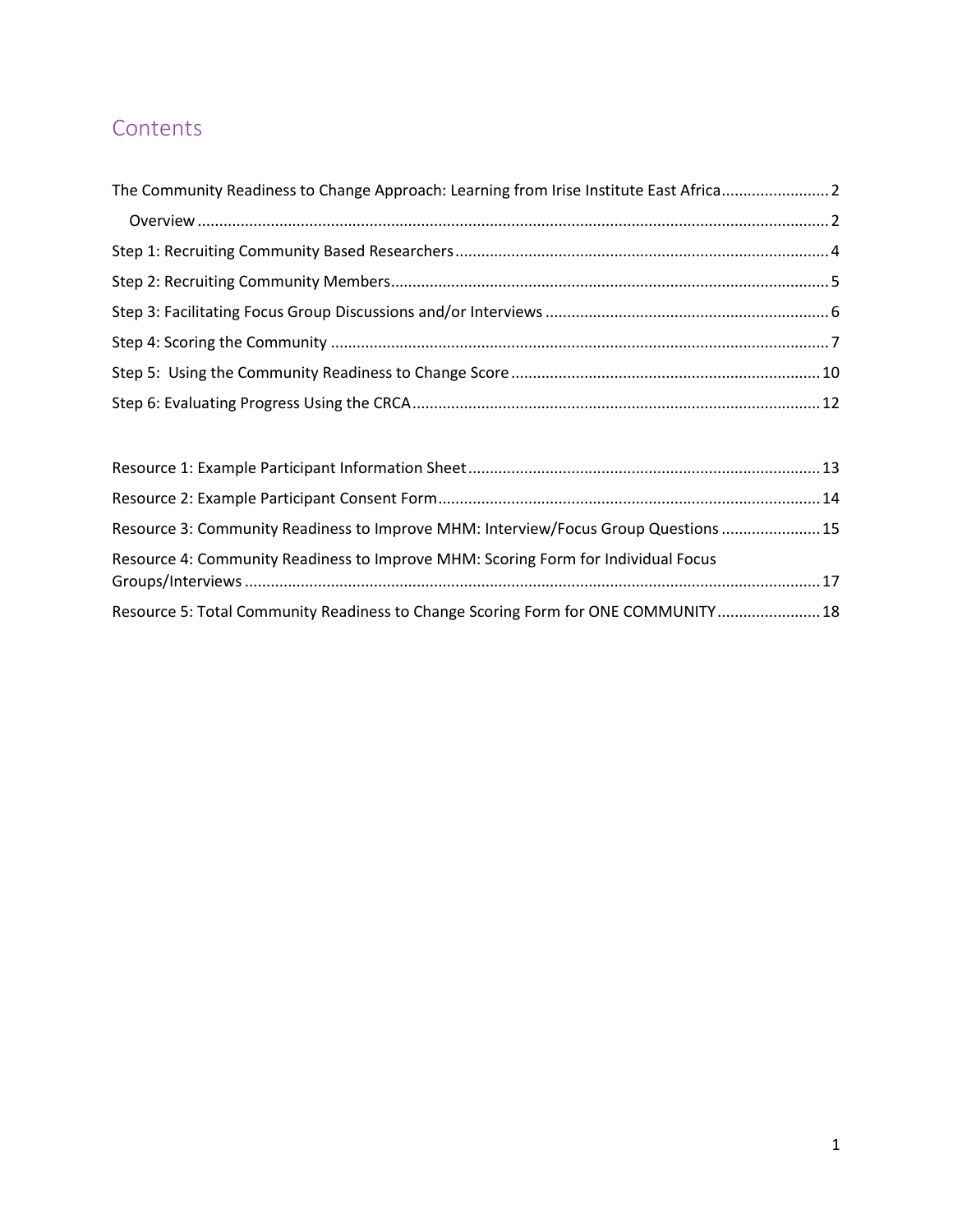# <span id="page-2-0"></span>The Community Readiness to Change Approach: Learning from Irise Institute East Africa

#### <span id="page-2-1"></span>Overview

This handbook provides a step-by-step guide to using the Community Readiness to Change Approach (CRCA) in menstrual health based on Irise Institute East Africa's own experience of using of the approach.

The CRCA was developed as part of a community-based behaviour approach designed to contribute to the end of female genital cutting (FGC) in Europe<sup>1</sup>. In many ways, social norms surrounding FGC are like those surrounding menstruation. How people experience menstruation is shaped by community-level taboo and stigma in much the same way as individuals experience social values around FGC.

The CRCA evaluates a community across six dimensions of change – listed in the green box in figure 1. Each dimension is then scored from 1-9 based on the categories outlined in the red box in figure 1. A community's stage of readiness to change (red box) gives an insight into where the community is in terms of progress towards changing a social norm. This information can then be used to help design menstrual health interventions and contribute to the dismantling of the menstrual stigma – a key part of effective interventions.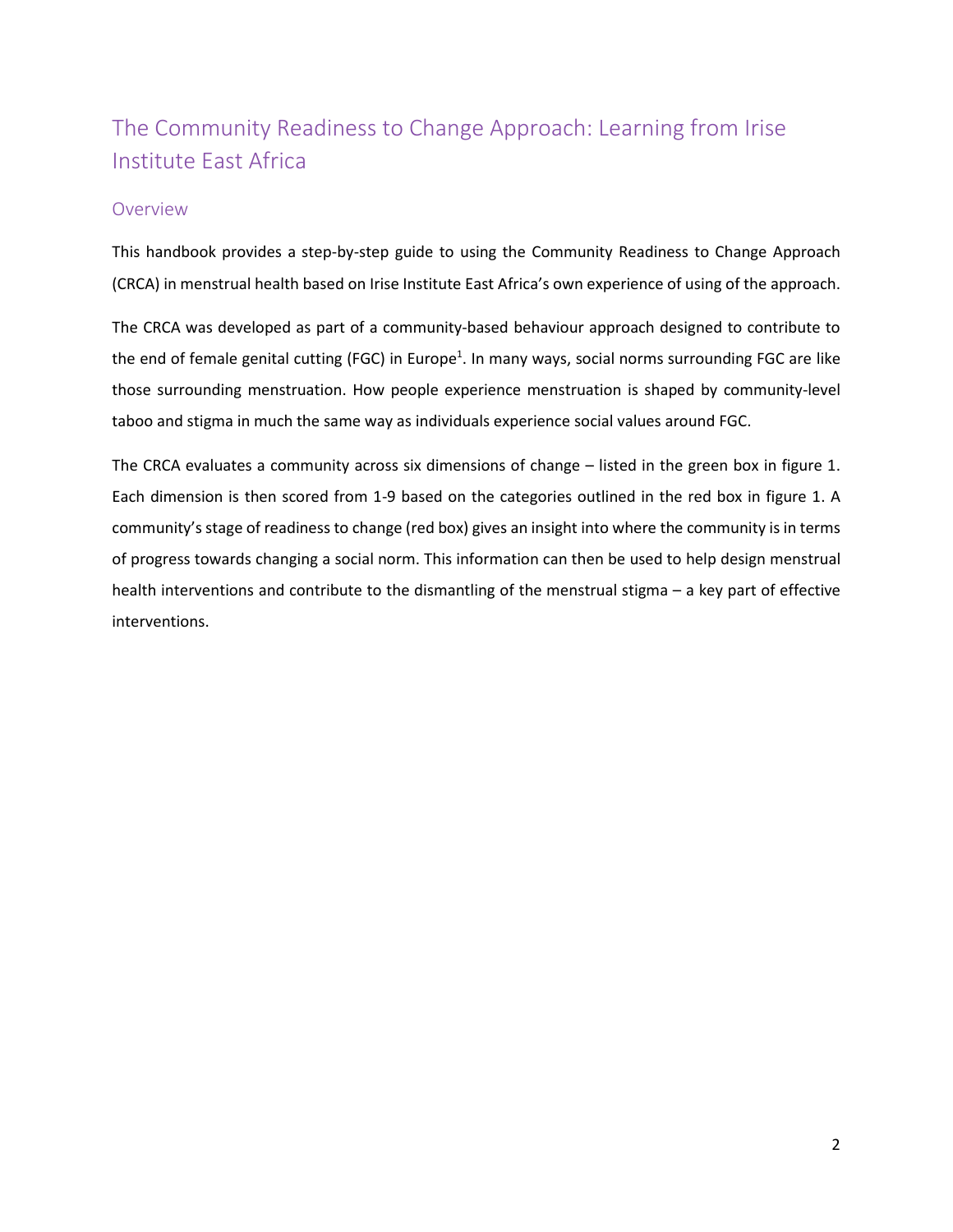

*Figure 1: Dimensions of Change and Readiness to Change Model (Adapted from the REPLACE toolkit)*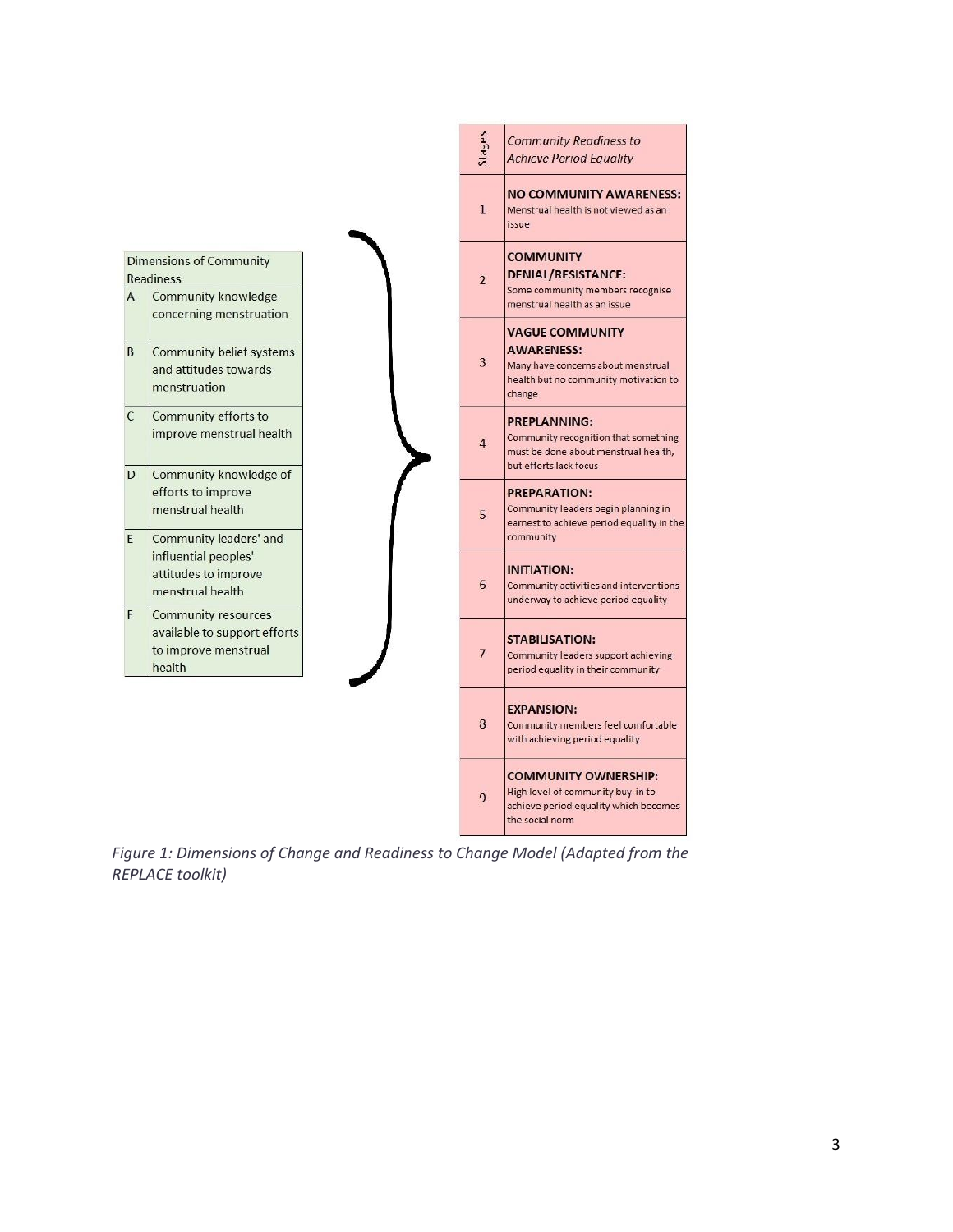# <span id="page-4-0"></span>Step 1: Recruiting Community Based Researchers

### **Community-based researchers should be recruited from target communities to help encourage community ownership of all project activities and outcomes.**

Figure 2 shows the key skills and characteristics of community-based researchers. Ideally, two male and two female community-based researchers should be recruited per community. These individuals must be trained in the community readiness to change approach so that they understand what is expected of them. This handbook is a useful starting point for this training. Organisations can also draw on the full handbook designed to end FGC in Europe, available [here.](https://cesie.org/media/replace2-community-handbook.pdf) 

These community-based researchers will be leading the assessment activities, detailed in step 3.

#### Key Characteristics of Community-based Researchers

- $\checkmark$  A member of the target community
- $\checkmark$  Respectable and influential in the target community
- $\checkmark$  Has an interest in menstrual health
- $\checkmark$  Sympathetic and enthusiastic about period equality
- $\checkmark$  Has good knowledge of the target community, including the cultural, politics, social, and economic life of the community
- $\checkmark$  Understands the local language
- $\checkmark$  Has good communication, social, and organisational skills
- $\checkmark$  Has good knowledge of menstrual health
- $\checkmark$  Qualitative research skills (this is not essential but desirable)

Figure 2: Key characteristics of community-based researchers. (Source: REPLACE toolkit<sup>2</sup>, page 44)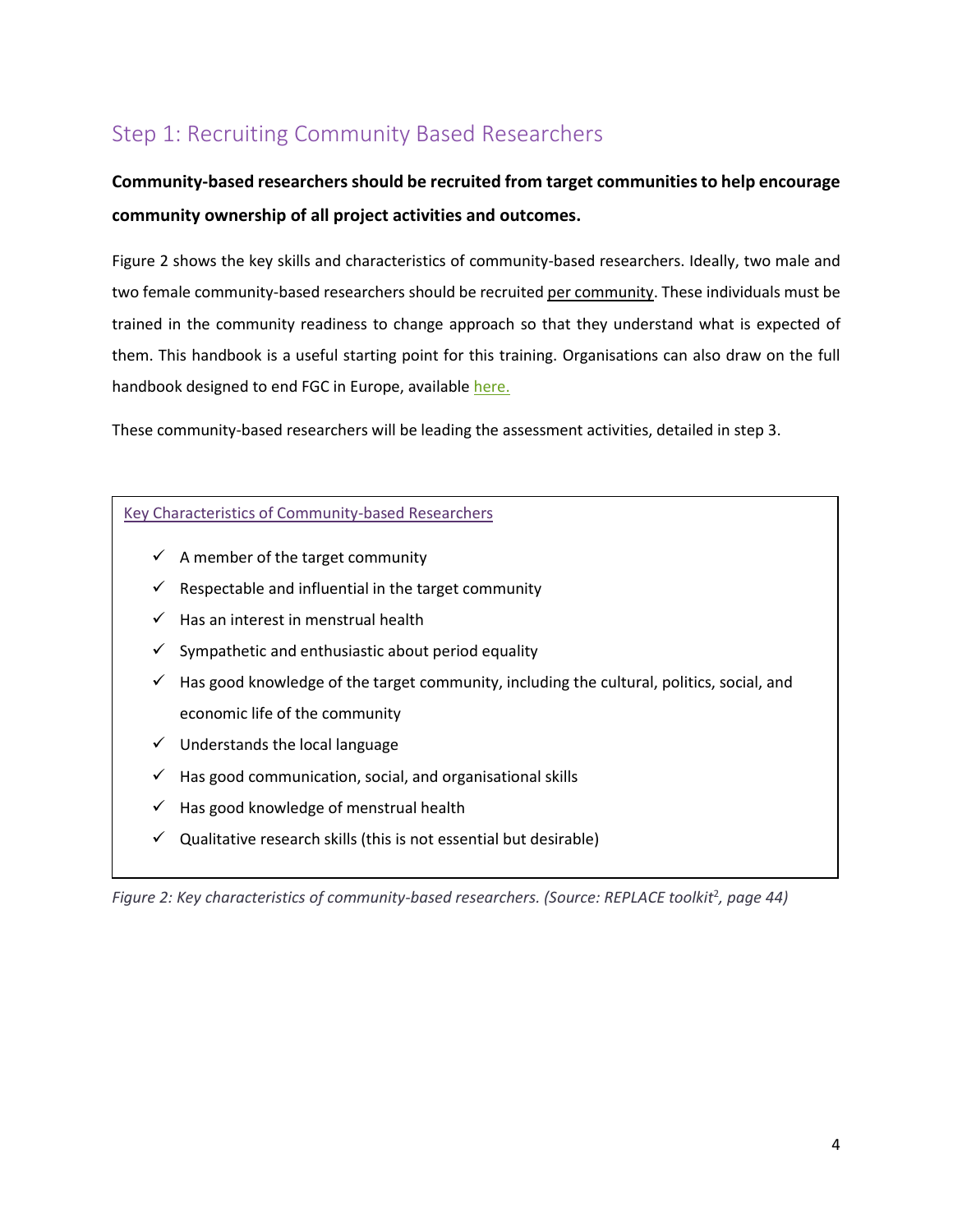# <span id="page-5-0"></span>Step 2: Recruiting Community Members

## **Representatives of the community should be identified and recruited to take part in community readiness to change assessment activities.**

These people should represent different parts of the community including:

- Men and women (all participants should be over 18 years old)
- Different generations (unmarried, newly married but with no children, parents with young children, grandparents)
- People with different roles within the community (such as religious and community leaders)
- Length of time the person has been living in the community (such as established members of the community and those recently arrived)

It is recommended that 15-20 people are recruited. These individuals must be fully informed about the project's goals and give their consent to be involved in assessment activities before they begin, ideally in writing. An example of a participant information sheet that can be given to participants is provided at the back of this handbook (resource 1) as well as an example consent form (resource 2)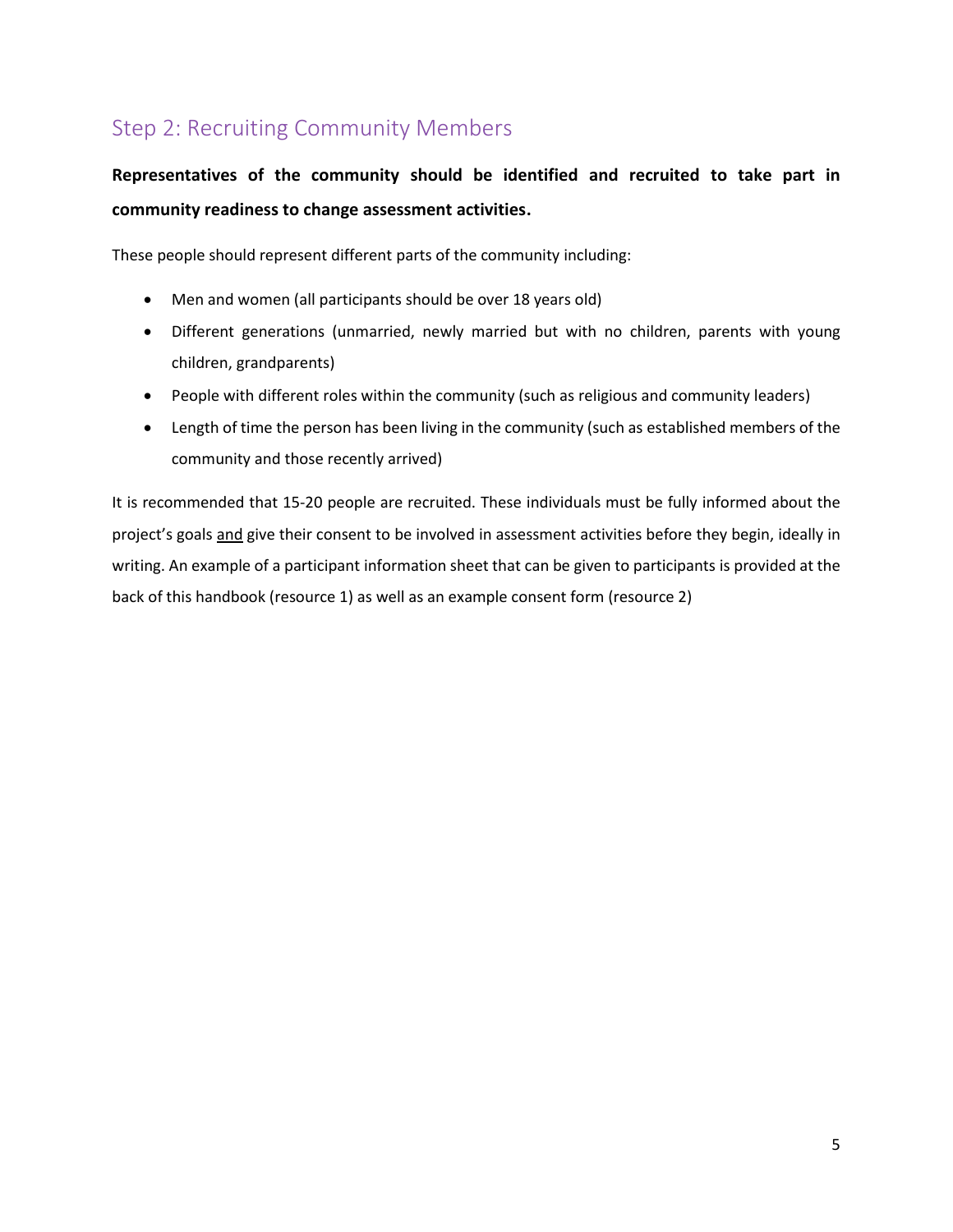## <span id="page-6-0"></span>Step 3: Facilitating Focus Group Discussions and/or Interviews

**Community-based researchers should decide whether they will undertake focus group discussions, or several community readiness interviews with individual people, and conduct them with community members.** 

This decision will be affected by time and resource constraints.

If undertaking focus groups, it is best to have separate focus groups for different genders and/or age groups and have a female researcher leading female only groups and a male researcher leading male only groups. Ideally, focus groups will consist of 6-10 people.

It is best if two researchers are assigned per focus group: one researcher should ask the questions and the second should write down the responses to the questions by group members as accurately as possible and avoid entering the discussion unless something someone else said is unclear. If possible, focus groups and interviews can be recorded and the second researcher could transcribe them (i.e. listen to the recordings and write everything everyone says down).

There are some key things for researchers to consider when facilitating an interview or focus group:

- The venue for interviews and/or focus groups should be local to participants and accessible to everyone.
- The date and time of the interview and/or focus group discussion should not conflict with important community events.
- If possible, ensure that seating is arranged in a circle as this creates a better atmosphere for interaction between individuals.

A recommended interview/focus group discussion framework is provided in the resources at the back of this handbook (resource 3). There are 24 questions to be asked in total. The focus groups/interviews should take about 30-60 minutes to complete.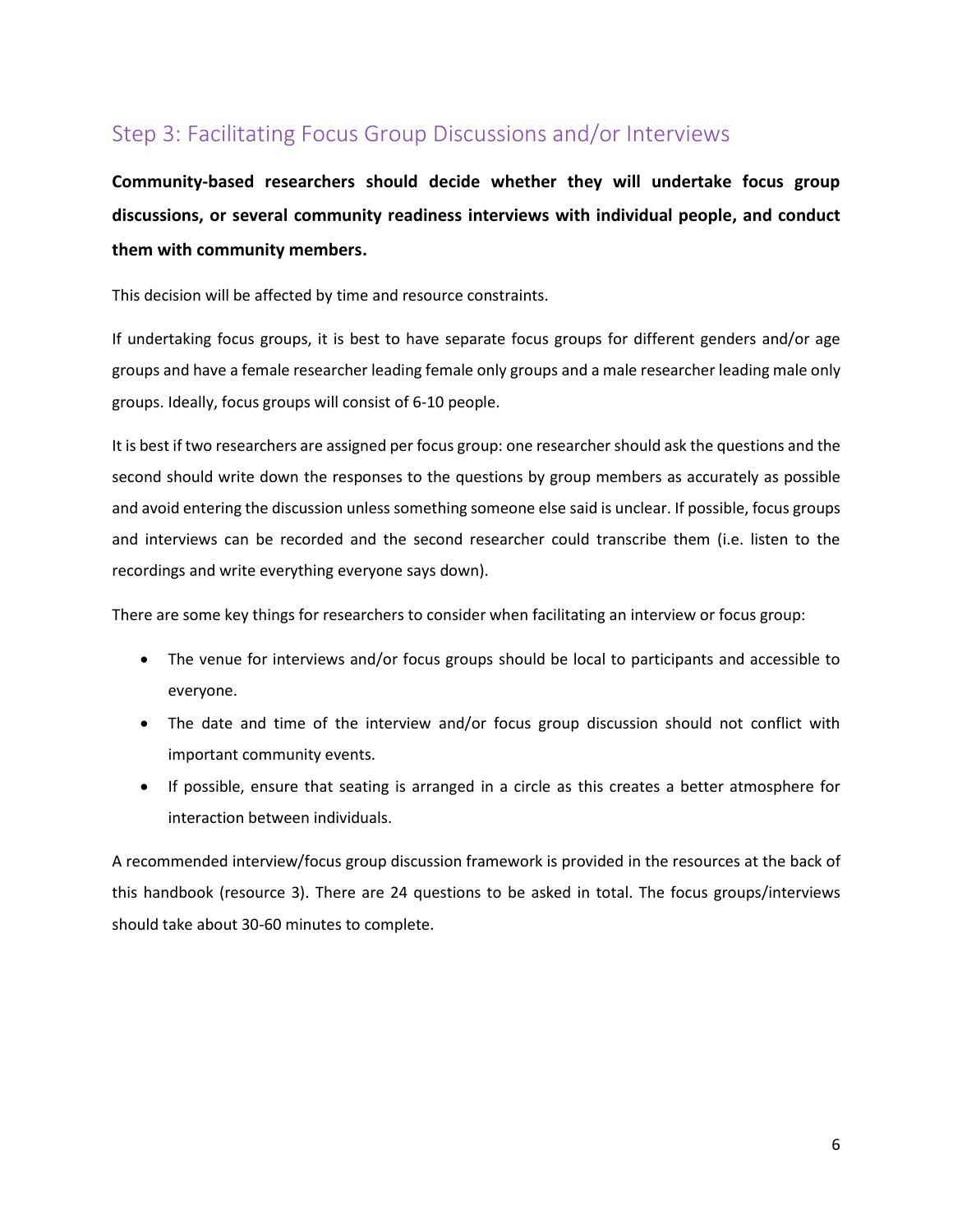### Step 4: Scoring the Community

**After the interviews and/or focus groups have taken place, all the notes that were taken for each group should be gathered together. Ideally, two members of staff should separately review this material and score each interview and/or focus group**. This can be done using the scoring form included in the resources at the back of this handbook (resource 4). It is important that the staff members do this apart from each other, so they are not influenced by the others' opinion.

The score given for each dimension (A-F) on the scoring form should use the following information:

<span id="page-7-0"></span>

| Dimension/Score                                                                     | 1                                                                                                                          | $\overline{2}$                                                                                                                                             | 3                                                                                                                                    | 4                                                                                                                                                                                  | 5                                                                                                                                                      | 6                                                                                                                                                                                 | 7                                                                                                                 | 8                                                                                                                                                                                                                          | 9                                                                                                                                                                                                     |
|-------------------------------------------------------------------------------------|----------------------------------------------------------------------------------------------------------------------------|------------------------------------------------------------------------------------------------------------------------------------------------------------|--------------------------------------------------------------------------------------------------------------------------------------|------------------------------------------------------------------------------------------------------------------------------------------------------------------------------------|--------------------------------------------------------------------------------------------------------------------------------------------------------|-----------------------------------------------------------------------------------------------------------------------------------------------------------------------------------|-------------------------------------------------------------------------------------------------------------------|----------------------------------------------------------------------------------------------------------------------------------------------------------------------------------------------------------------------------|-------------------------------------------------------------------------------------------------------------------------------------------------------------------------------------------------------|
| A: Community<br>Knowledge of<br><b>MHM</b>                                          | MHM is not<br>viewed as an<br>issue.                                                                                       | <b>No</b><br>knowledge<br>about MHM                                                                                                                        | A few people in<br>the community<br>have some<br>knowledge<br>about MHM                                                              | Some<br>community<br>members know<br>about the<br>education and<br>health impacts<br>but information<br>is lacking.                                                                | Community<br>knows that<br>support for<br>MHM is<br>inadequate and<br>general<br>information is<br>available.                                          | A majority of<br>community<br>members know<br>about the health<br>and education<br>impacts of<br>inadequate<br>MHM and<br>recognise it as a<br>problem within<br>their community. | Community<br>have knowledge<br>of and access to<br>detailed<br>information<br>about MHM in<br>their<br>community. | Community<br>members of<br>knowledge about<br>MHM in their<br>community and<br>understand the<br>consequences<br>and impact of<br>inadequate<br>provision.                                                                 | Community has<br>detailed<br>information about<br>MHM in their<br>community, as<br>well as<br>information about<br>the effectiveness<br>of local<br>interventions and<br>activities to<br>improve it. |
| <b>B: Community</b><br><b>Belief Systems</b><br>and Attitudes<br><b>Towards MHM</b> | The<br>prevailing<br>attitude is<br>that MHM is<br>not<br>considered<br>and is not<br>commented<br>on in the<br>community. | The prevailing<br>attitude is<br>that there is<br>very little we<br>can do to<br>improve<br>MHM for girls<br>or that it only<br>affects "those<br>people." | The community<br>is neutral,<br>disinterested<br>or believes<br>inadequate<br>MHM does not<br>affect the<br>community as a<br>whole. | The attitude in<br>the community<br>is now<br>beginning to<br>reflect an<br>interest in<br>improving<br>MHM. "We<br>have to do<br>something, but<br>we do not know<br>what to do." | The community<br>are concerned<br>about MHM<br>and community<br>members are<br>beginning to<br>reflect modest<br>support efforts<br>to improve<br>MHM. | The community<br>believe it is their<br>responsibility to<br>improve MHM<br>and are<br>beginning to get<br>involved in<br>efforts to<br>improve MHM.                              | The majority of<br>the community<br>supports efforts<br>to improve<br>MHM.                                        | Some community<br>members or<br>segments<br>challenge specific<br>activities or<br>interventions.<br>but in general are<br>strongly<br>supportive of the<br>need for<br>activities and<br>interventions to<br>improve MHM. | All segments of<br>the community<br>are highly<br>supportive and<br>community<br>members are<br>actively involved<br>in evaluating and<br>improving MHM<br>efforts.                                   |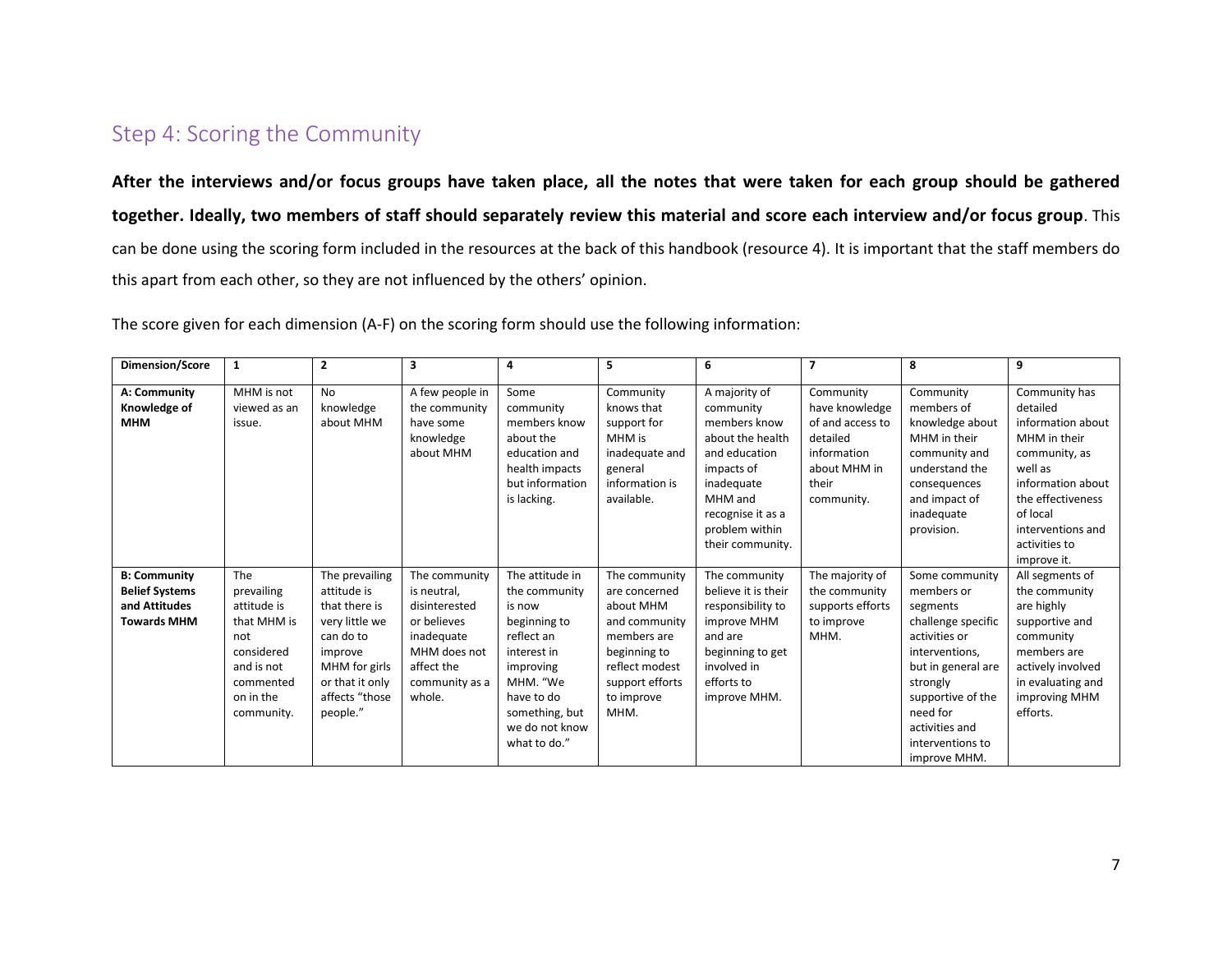| C: Community<br><b>Efforts to Improve</b><br><b>MHM</b>                                                | No<br>awareness of<br>efforts to<br>improve<br>MHM.                                          | No efforts<br>addressing<br>the issue.                                                  | A few<br>individuals<br>recognise the<br>need to initiate<br>some type of<br>effort to<br>improve MHM,<br>but there is no<br>immediate<br>motivation to<br>do anything. | Some<br>community<br>members have<br>met and have<br>begun a<br>discussion of<br>developing<br>community<br>efforts to<br>improve MHM. | Efforts to<br>improve MHM<br>are being<br>planned.                                                                                                                    | Efforts to<br>improve MHM<br>have been<br>implemented.                                                                                                                                               | Efforts to<br>improve MHM<br>have been<br>running for<br>several years.                                                                                                                                     | Several different<br>activities/<br>interventions are<br>in place, covering<br>different<br>segments of the<br>community and<br>reaching a wide<br>range of people.<br>New efforts are<br>being developed<br>based on<br>evaluation<br>results. | Evaluation is<br>routinely used to<br>assess the<br>effectiveness of<br>different efforts to<br>improve MHM<br>and the results are<br>used to make<br>changes or<br>improvements to<br>activities. |
|--------------------------------------------------------------------------------------------------------|----------------------------------------------------------------------------------------------|-----------------------------------------------------------------------------------------|-------------------------------------------------------------------------------------------------------------------------------------------------------------------------|----------------------------------------------------------------------------------------------------------------------------------------|-----------------------------------------------------------------------------------------------------------------------------------------------------------------------|------------------------------------------------------------------------------------------------------------------------------------------------------------------------------------------------------|-------------------------------------------------------------------------------------------------------------------------------------------------------------------------------------------------------------|-------------------------------------------------------------------------------------------------------------------------------------------------------------------------------------------------------------------------------------------------|----------------------------------------------------------------------------------------------------------------------------------------------------------------------------------------------------|
| D: Community<br>knowledge of<br>efforts to improve<br><b>MHM</b>                                       | Community<br>has no<br>knowledge of<br>the need for<br>efforts to<br>improve<br>MHM.         | Community<br>has no<br>knowledge of<br>efforts<br>addressing<br>MHM.                    | A few members<br>of the<br>community<br>have heard<br>about efforts to<br>improve MHM<br>but their<br>knowledge is<br>limited.                                          | Some members<br>of the<br>community<br>know about<br>efforts to<br>improve MHM.                                                        | Some members<br>of the<br>community<br>have basic<br>knowledge<br>about initiatives<br>to improve<br>MHM.                                                             | An increasing<br>number of<br>community<br>members have<br>knowledge of<br>local efforts and<br>are trying to<br>increase the<br>knowledge of<br>the general<br>community<br>about these<br>efforts. | There is<br>evidence that<br>the community<br>has specific<br>knowledge of<br>local efforts to<br>improve MHM<br>including who<br>to contact<br>concerning<br>MHM.                                          | There is<br>considerable<br>community<br>knowledge about<br>different<br>community<br>efforts to<br>improve MHM as<br>well as the level<br>of activity/<br>intervention<br>effectiveness                                                        | Community<br>knowledge on<br>activity/<br>intervention<br>evaluation and on<br>how well local<br>efforts to improve<br>MHM are working                                                             |
| <b>E: Community</b><br>Leaders' and<br>influential<br>people's attitudes<br>to improving<br><b>MHM</b> | Community<br>leaders and<br>influential<br>people do<br>not recognise<br>MHM as an<br>issue. | Community<br>leaders and<br>influential<br>people do not<br>believe MHM<br>is an issue. | Community<br>leaders and<br>influential<br>people<br>recognise the<br>need to do<br>something to<br>improve MHM.                                                        | Community<br>leaders and<br>influential<br>people are<br>trying to get<br>efforts started<br>to improve<br>MHM.                        | Community<br>leaders and<br>influential<br>people are<br>members of<br>committees,<br>groups and<br>organisations<br>that are<br>improving<br>MHM in the<br>community | Community<br>leaders and<br>influential<br>people are active<br>and supportive<br>of efforts to<br>improve MHM.                                                                                      | Community<br>leaders and<br>influential<br>people are<br>supportive of<br>continuing basic<br>efforts to<br>improve MHM<br>and are<br>considering<br>what resources<br>are needed<br>from the<br>community. | Community<br>leaders and<br>influential people<br>support<br>expanding and<br>improving efforts<br>to improve MHM<br>through active<br>participation                                                                                            | Community<br>leaders and<br>influential people<br>are continually<br>reviewing<br>evaluation results<br>of efforts to<br>improve MHM<br>and are modifying<br>support<br>accordingly                |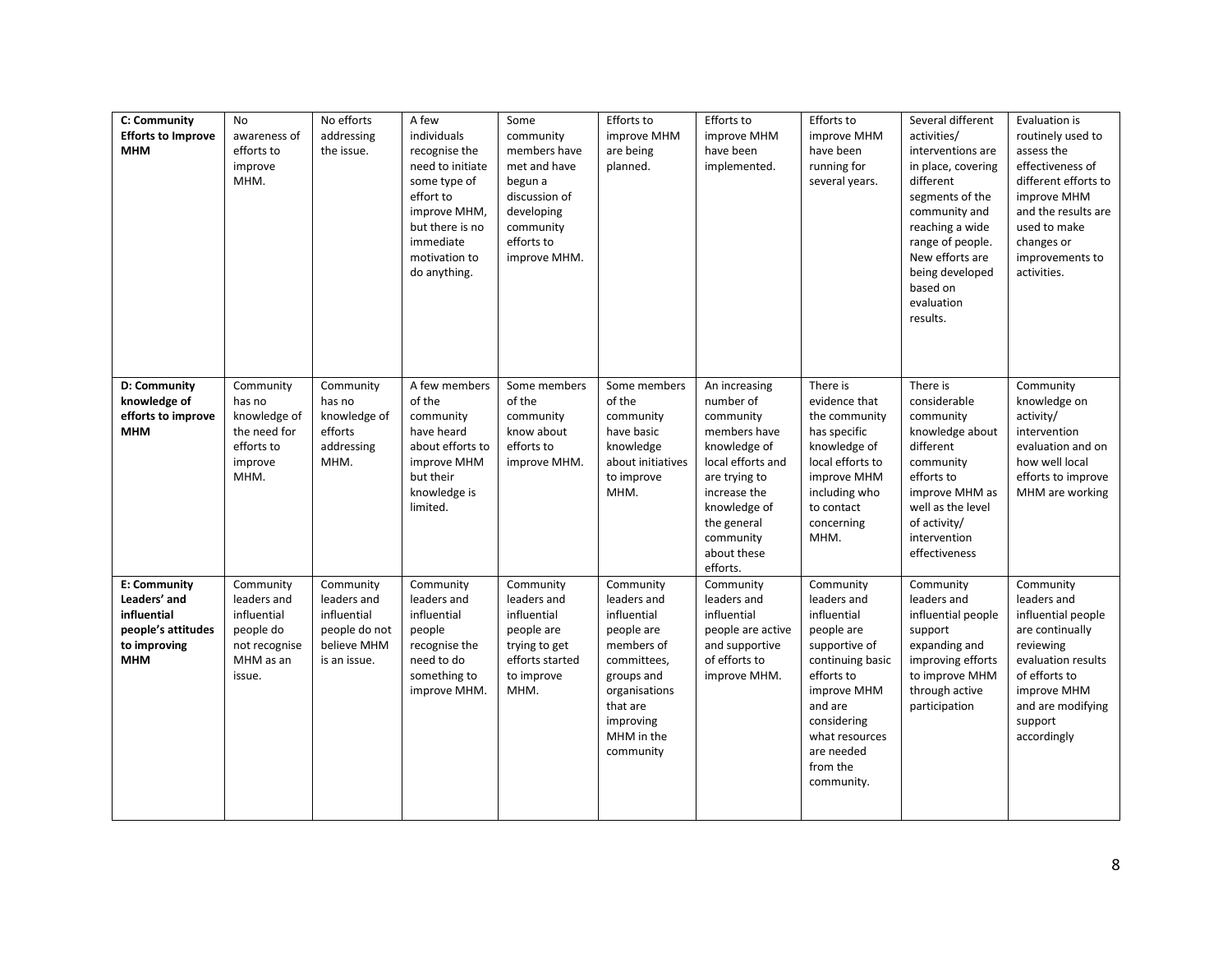| F: Community       | There is no  | There are no | The community    | The community   | Some members  | Resources have   | A considerable   | Different           | There is           |
|--------------------|--------------|--------------|------------------|-----------------|---------------|------------------|------------------|---------------------|--------------------|
| Resources          | awareness of | resources    | is not sure      | has volunteers, | of the        | been obtained    | part of the      | resources and       | continuous and     |
| available to       | the need for | available to | where to get     | organisations   | community are | and/or allocated | support for on-  | funds have been     | secure support for |
| support efforts to | resources to | improve      | resources to     | and/or space    | actively      | to improve MHM   | going efforts to | secured for         | activities and     |
| improve MHM.       | improve      | MHM in the   | begin efforts to | available that  | investigating | in the           | improve MHM      | existing efforts to | interventions to   |
|                    | MHM.         | community.   | improve MHM.     | could be used   | how to get    | community        | come from        | improve MHM         | improve MHM in     |
|                    |              |              |                  | as resources.   | resources.    |                  | community        | and additional      | the community.     |
|                    |              |              |                  |                 |               |                  | resources.       | support has been    | Evaluation is      |
|                    |              |              |                  |                 |               |                  | Community        | secured for         | routinely          |
|                    |              |              |                  |                 |               |                  | leaders and      | future activities   | undertaken and     |
|                    |              |              |                  |                 |               |                  | influential      | and                 | there are          |
|                    |              |              |                  |                 |               |                  | people are       | interventions.      | resources for      |
|                    |              |              |                  |                 |               |                  | trying to access |                     | trying new         |
|                    |              |              |                  |                 |               |                  | additional       |                     | activities and     |
|                    |              |              |                  |                 |               |                  | resources        |                     | interventions      |

*Figure 3: Community Readiness to Change Reference Table*

Once this activity has been completed by staff members, the scores for each dimension (A-F) can be recorded to provide insights into each area of interest.

A total community readiness to change score **for the focus group/interview** can be calculated using the scoring form in resource 4.

A total community readiness to change score **for an entire community** can also be calculated using resource 5. The final score that you calculate will range between 1-9 and is the **community readiness to change score for that community.**

*NB: It may also be useful to calculate average scores across all 6 dimensions (A-F) for each community. This approach is used in Irise's evaluation toolkit. To do this, take each dimension (A-F) individually and calculate the average score for all 6 dimensions across focus group/interview data.* For example, for dimension A: Community knowledge of MHM, add together all scores given for dimension A and divide by the number of focus *groups/interviews undertaken.*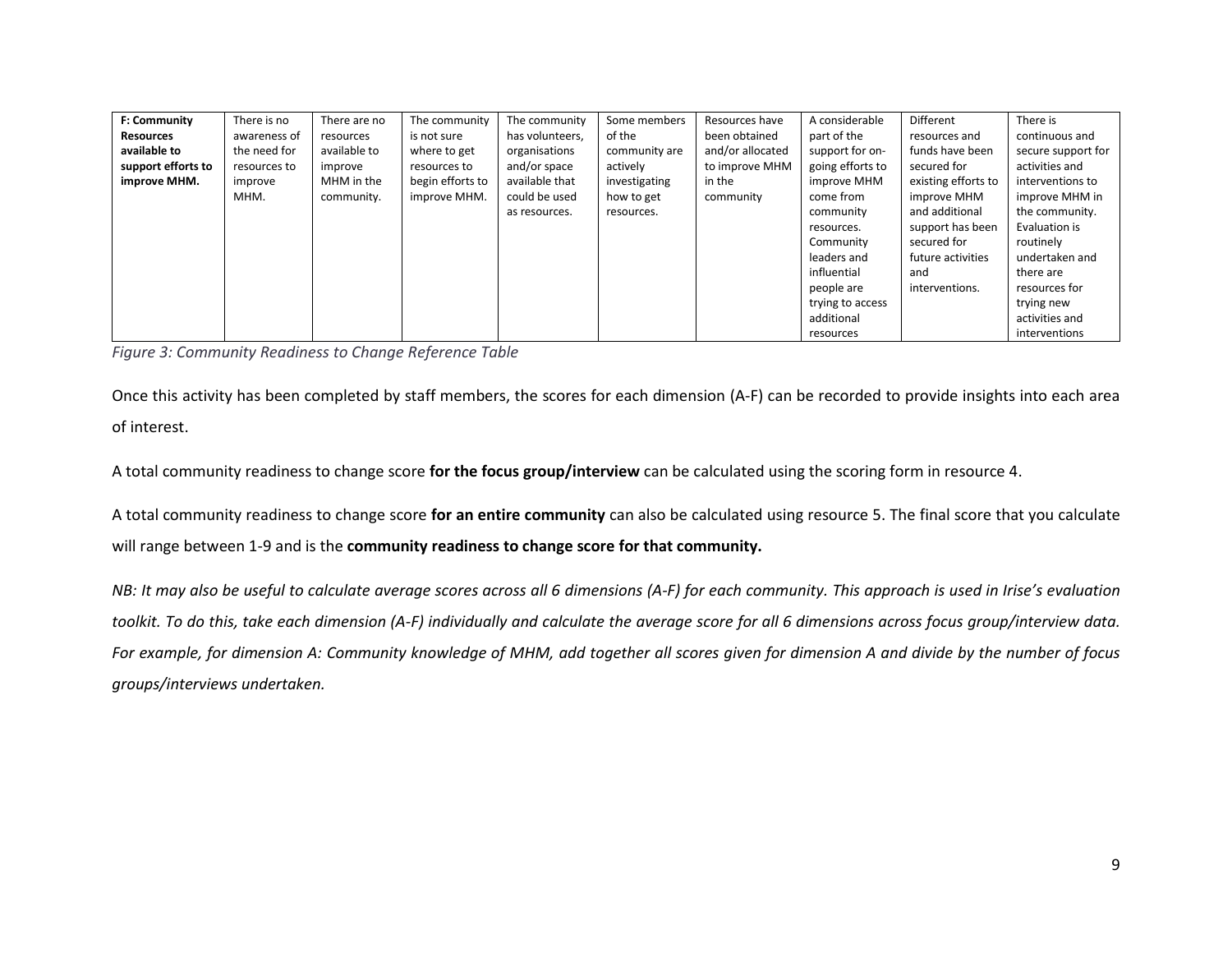#### Step 5: Using the Community Readiness to Change Score

**Once a community has been scored, this score can be used to inform the focus of intervention design using the table below (figure** 

#### **4).**

<span id="page-10-0"></span>

|                      | <b>Dimensions of Change</b>                                                         | $Low(1-5)$                                                                                                                                                                  |                                       |                                 |                                                                                                                                                               |             |            |                                                                          |           |                        |
|----------------------|-------------------------------------------------------------------------------------|-----------------------------------------------------------------------------------------------------------------------------------------------------------------------------|---------------------------------------|---------------------------------|---------------------------------------------------------------------------------------------------------------------------------------------------------------|-------------|------------|--------------------------------------------------------------------------|-----------|------------------------|
|                      |                                                                                     | Medium (4-6)                                                                                                                                                                |                                       |                                 |                                                                                                                                                               |             |            |                                                                          |           |                        |
|                      |                                                                                     | High (7-9)                                                                                                                                                                  |                                       |                                 |                                                                                                                                                               |             |            |                                                                          |           |                        |
|                      | A. Community Knowledge of Menstrual Hygiene<br><b>Management (MHM)</b>              |                                                                                                                                                                             |                                       |                                 |                                                                                                                                                               |             |            |                                                                          |           |                        |
|                      | B. Community belief systems and attitudes towards MHM                               |                                                                                                                                                                             |                                       |                                 |                                                                                                                                                               |             |            |                                                                          |           |                        |
|                      | C. Community Efforts to improve MHM                                                 |                                                                                                                                                                             |                                       |                                 |                                                                                                                                                               |             |            |                                                                          |           |                        |
|                      | D. Community Knowledge of the Efforts to improve MHM                                |                                                                                                                                                                             |                                       |                                 |                                                                                                                                                               |             |            |                                                                          |           |                        |
|                      | E. Community Leader's and Influential People's attitudes to<br><b>improving MHM</b> |                                                                                                                                                                             |                                       |                                 |                                                                                                                                                               |             |            |                                                                          |           |                        |
|                      | F. Community Resources Available to Support Efforts to<br>improve MHM               |                                                                                                                                                                             |                                       |                                 |                                                                                                                                                               |             |            |                                                                          |           |                        |
| For example, if a    | Stages of Community Readiness to end menstrual related                              | $\mathbf{1}$                                                                                                                                                                | $\overline{2}$                        | 3                               | $\overline{4}$                                                                                                                                                | 5           | 6          | $\overline{7}$                                                           | 8         | 9                      |
| community receives a | discrimination                                                                      | No<br>community<br>awareness                                                                                                                                                | Community<br>denial/<br>resistance    | Vague<br>community<br>awareness | Preplanning                                                                                                                                                   | Preparation | Initiation | Stabilisation                                                            | Expansion | Community<br>ownership |
| community readiness  |                                                                                     |                                                                                                                                                                             |                                       |                                 |                                                                                                                                                               |             |            |                                                                          |           |                        |
| score of 1-3         | Focus of Intervention                                                               | Increasing knowledge of MHM                                                                                                                                                 |                                       |                                 | Changing attitudes and initiating behaviour<br>change concerning MHM                                                                                          |             |            | Supporting behaviour change                                              |           |                        |
|                      |                                                                                     | -building community cohesion<br>-increase knowledge of health & education<br>impacts<br>-Challenge belief systems underpinning<br>menstrual taboos and subsequent neglect 1 |                                       |                                 | -identify and support community<br>leaders/champions<br>-Support efforts by developing appropriate<br>interventions<br>- Begin to harness community resources |             |            | -reinforce community efforts<br>-Continue to harness community resources |           |                        |
|                      | Social Norm Change                                                                  |                                                                                                                                                                             | Social norm supporting neglect of MHM |                                 | Social norm tipping point                                                                                                                                     |             |            | Social norm supporting MHM                                               |           |                        |
|                      |                                                                                     |                                                                                                                                                                             |                                       |                                 |                                                                                                                                                               |             |            |                                                                          |           |                        |

…then interventions should be focused on increasing knowledge of menstrual health by building community cohesion, increasing community knowledge of health and education impacts, and challenging the belief systems underpinning menstrual taboos.

*Figure 4: Community Readiness to Change model*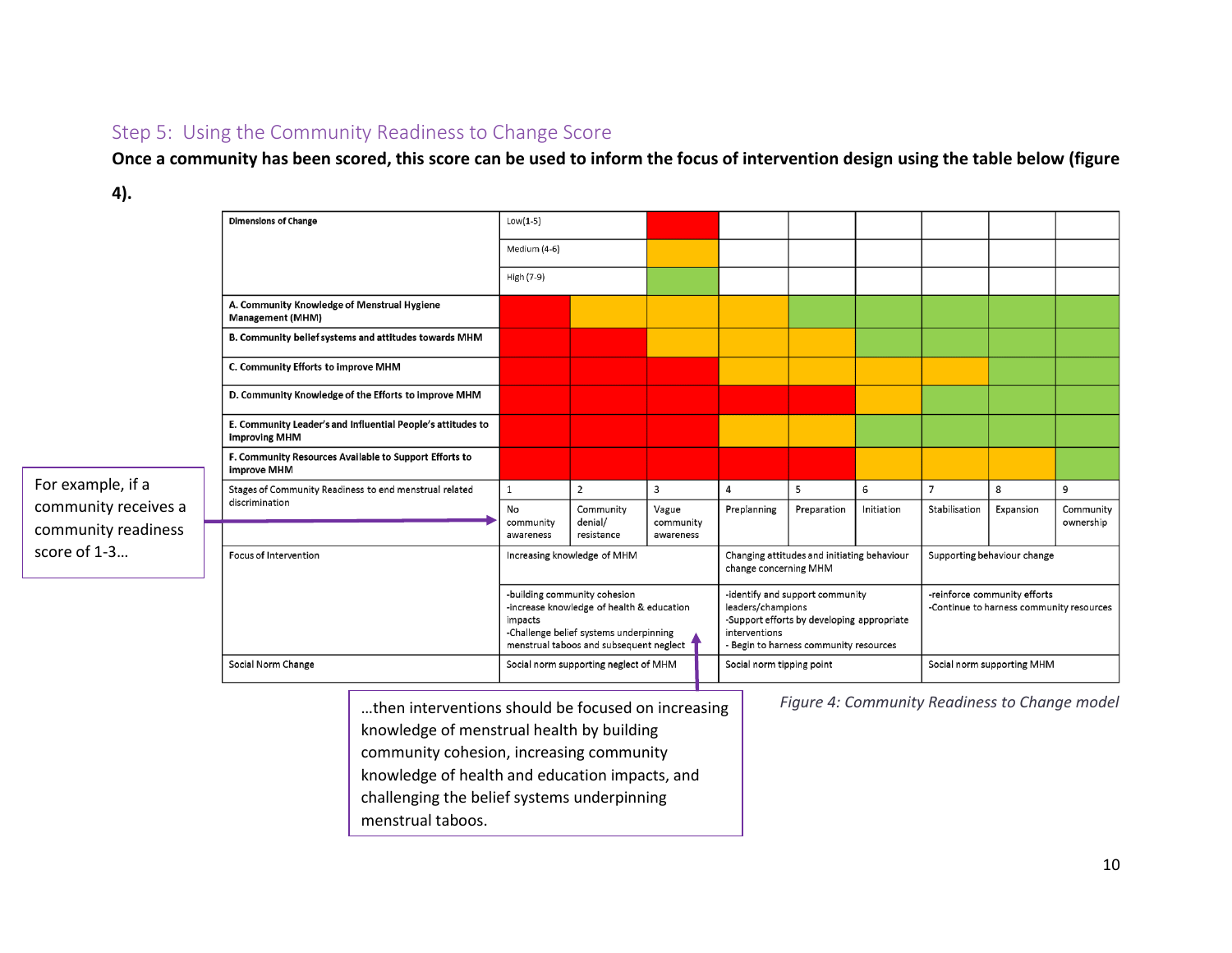| Intervention<br><b>Function</b> | <b>Definition</b>                                                                                                                            | <b>Example of intervention function</b>                                                                   |
|---------------------------------|----------------------------------------------------------------------------------------------------------------------------------------------|-----------------------------------------------------------------------------------------------------------|
| Education                       | Increasing knowledge or understanding                                                                                                        | Providing information to encourage<br>parents to talk to girls about<br>menstruation.                     |
| Persuasion                      | Using communication to generate positive or<br>negative feelings or stimulate action                                                         | Using drama (e.g. radio skit) to<br>encourage increases in physical<br>activity.                          |
| Incentivisation                 | Creating an expectation of reward                                                                                                            | An award for the most "menstruation<br>friendly" school at the end of a<br>project.                       |
| Coercion                        | Creating an expectation of punishment if changes<br>are not seen                                                                             | Schools who fail to make changes<br>receive less funding/support for future<br>activities.                |
| <b>Training</b>                 | Imparting skills                                                                                                                             | A course for teachers about how to<br>teach girls and boys about<br>menstruation.                         |
| Restriction                     | Using rules to encourage people not to do a<br>certain behaviour                                                                             | Rules for use of school toilets - no<br>boys allowed near the girls' toilets.                             |
| Environmental<br>restructuring  | Changing the physical or social context                                                                                                      | A sign in the school office reminds<br>teachers of 3 ways they can support<br>girls during their periods. |
| Modelling                       | Providing an example for people to aspire to                                                                                                 | Using a celebrity talking about their<br>experiences of menstruation to<br>encourage positive attitudes.  |
| Enablement                      | Increasing means/reducing barriers to increase<br>capability or opportunity (beyond education and<br>training and environmental restricting) | Menstruation clubs in schools where<br>peer to peer mentorship is facilitated.                            |

*Figure 5: Different ways to encourage change in target community*

Figure 5 explains different things that intervention projects can focus on to generate change.

Organisations can decide which function would work best for their intended outcomes.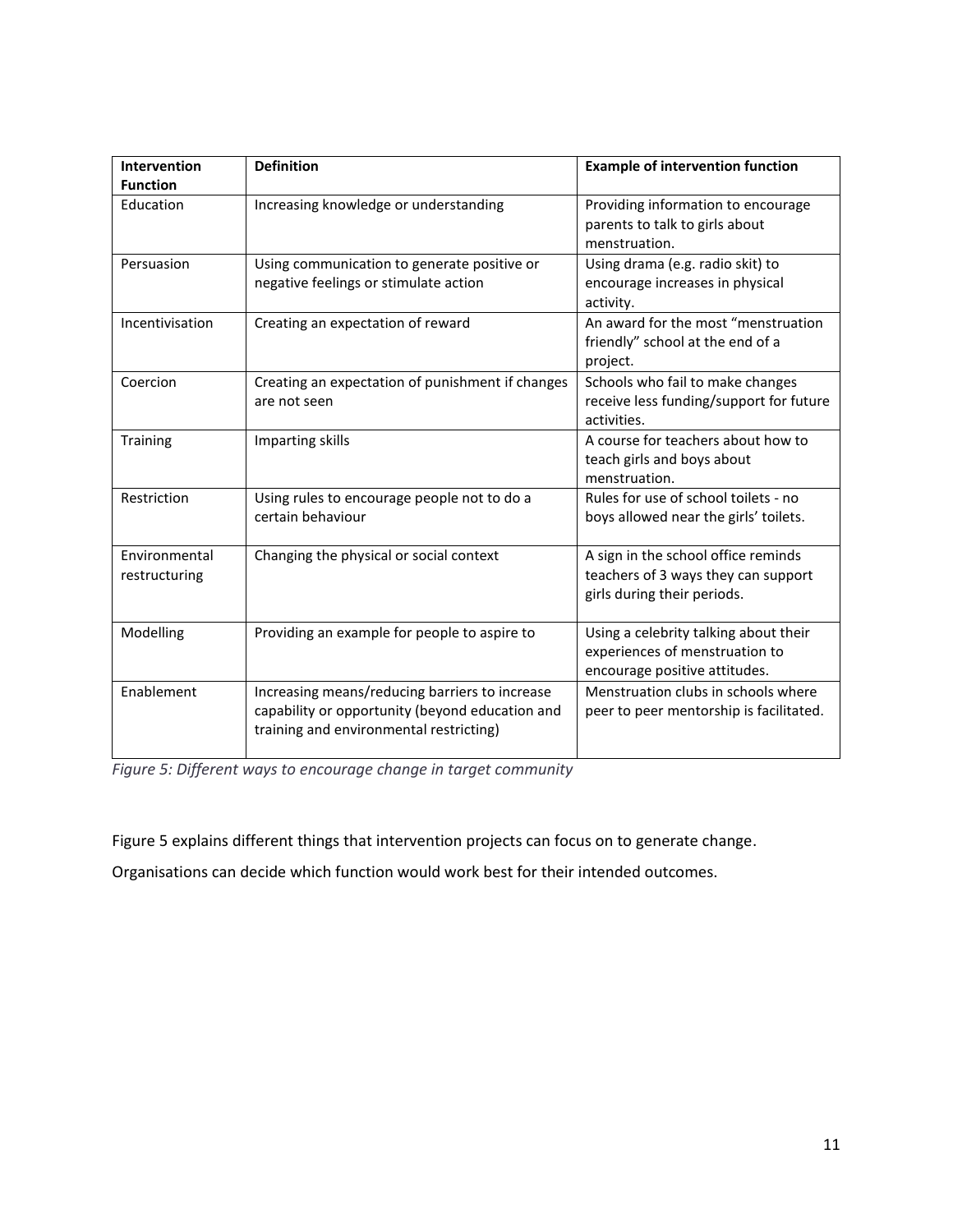# <span id="page-12-0"></span>Step 6: Evaluating Progress Using the CRCA

### **Organisations can repeat the process of scoring a community later to see whether intervention activities have encouraged change.**

This information can then be used to demonstrate the impact of the project and adapt project activities to be more effective.

For example, if during the first iteration of the community readiness to change approach a community scores 3 and a second time a community scores 5, progress has been made towards changing social norms around menstruation as a community has moved from 'social norm supporting neglect of MHM' to 'social norm tipping point' (see figure 4). This information can be used to demonstrate improvement and inform the design on the project moving forward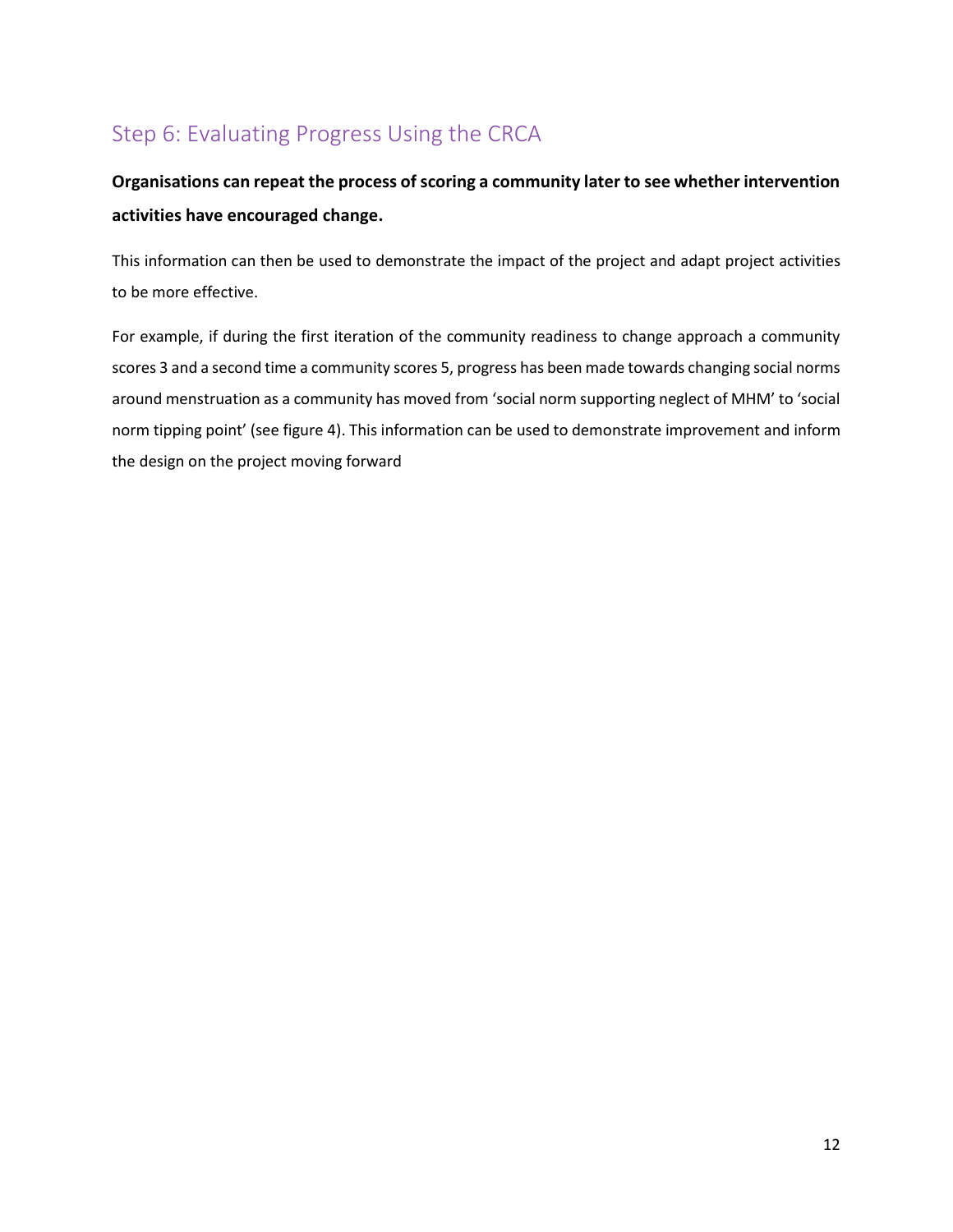### <span id="page-13-0"></span>Resource 1: Example Participant Information Sheet

*(Adapted from the REPLACE toolkit<sup>1</sup> , page 31)*

#### **About** *[enter the name of your organisation]*

*Include some information about your organisation including your mission.*

#### **What is the purpose of this project?**

The aim of this project is to find out about beliefs regarding menstruation in *[insert community name]*  and whether menstrual health is seen as an issue.

#### **Why have I been chosen?**

You have been asked to take part because you are connected with the *[insert community name]*  community and we are interested in what you have to say.

#### **Do I have to take part?**

Participation in this research is voluntary and if you change your mind you can withdraw at any time without giving a reason.

#### **What will happen to me if I take part?**

You will be asked to attend a *[focus group or interview]* consisting of no more than eight other people of the same sex. The meeting will take place at a location convenient to you. The focus group may be recorded, or detailed notes written down. At the end of the conversation, the facilitator of the focus group will de-brief you and you will be given an opportunity to ask questions and discuss matters relating to your participation.

#### **What are the possible disadvantages and risks of taking part?**

There is a time cost as we will ask you to give up some of your time to take part in the project. You may also find some of the subjects difficult or uncomfortable to talk about. You do not have to talk about personal experiences unless you want to, and you can stop the discussion any time if you do not wish to continue.

#### **What are the possible benefits of taking part?**

By taking part in the focus groups or interviews you will have the opportunity to have your say about the important issue of menstrual health.

#### **What if something goes wrong that I am not happy about?**

If there is anything you are unhappy about, please let a staff member from *[insert name of your organisation]* know.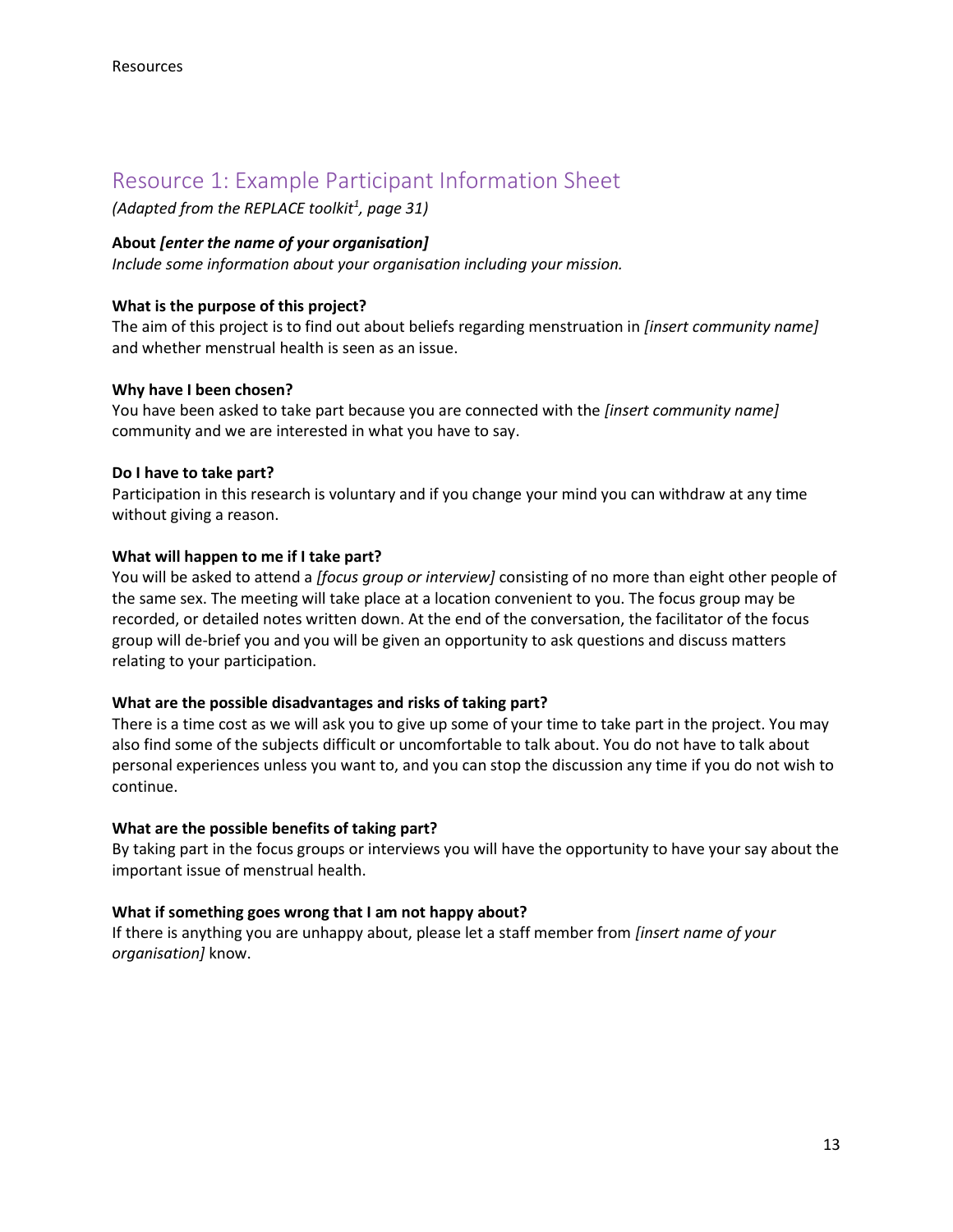## <span id="page-14-0"></span>Resource 2: Example Participant Consent Form

*(Adapted from the REPLACE toolkit<sup>1</sup> , page 33)*

Title of Project: \_\_\_\_\_\_\_\_\_\_\_\_\_\_\_\_\_\_\_\_\_\_\_\_\_\_\_\_

Please tick the following boxes for each statement:

- 1. I confirm that I have been informed about the community readiness to change approach and understand the project being facilitating by *[enter your organisation].*
- 2. I understand that my participation is voluntary and that I am free to withdraw at any time from the project without giving any reason.
- 3. I understand that my responses will be anonymised before the information I provide is analysed. I give permission for the researcher and the research team *at [enter your organisations name]* to have access to my anonymised responses.
- 4. I consent to the interview/focus group I am involved in being recorded and written down.

\_\_\_\_\_\_\_\_\_\_\_\_\_\_\_\_\_\_\_\_\_\_ \_\_\_\_\_\_\_\_\_\_\_\_\_\_\_\_\_\_\_\_\_\_\_ \_\_\_\_\_\_\_\_\_\_\_\_\_\_\_\_\_\_\_\_\_\_\_\_\_

Name **Name Date Contract Signature Name Contract Signature** 

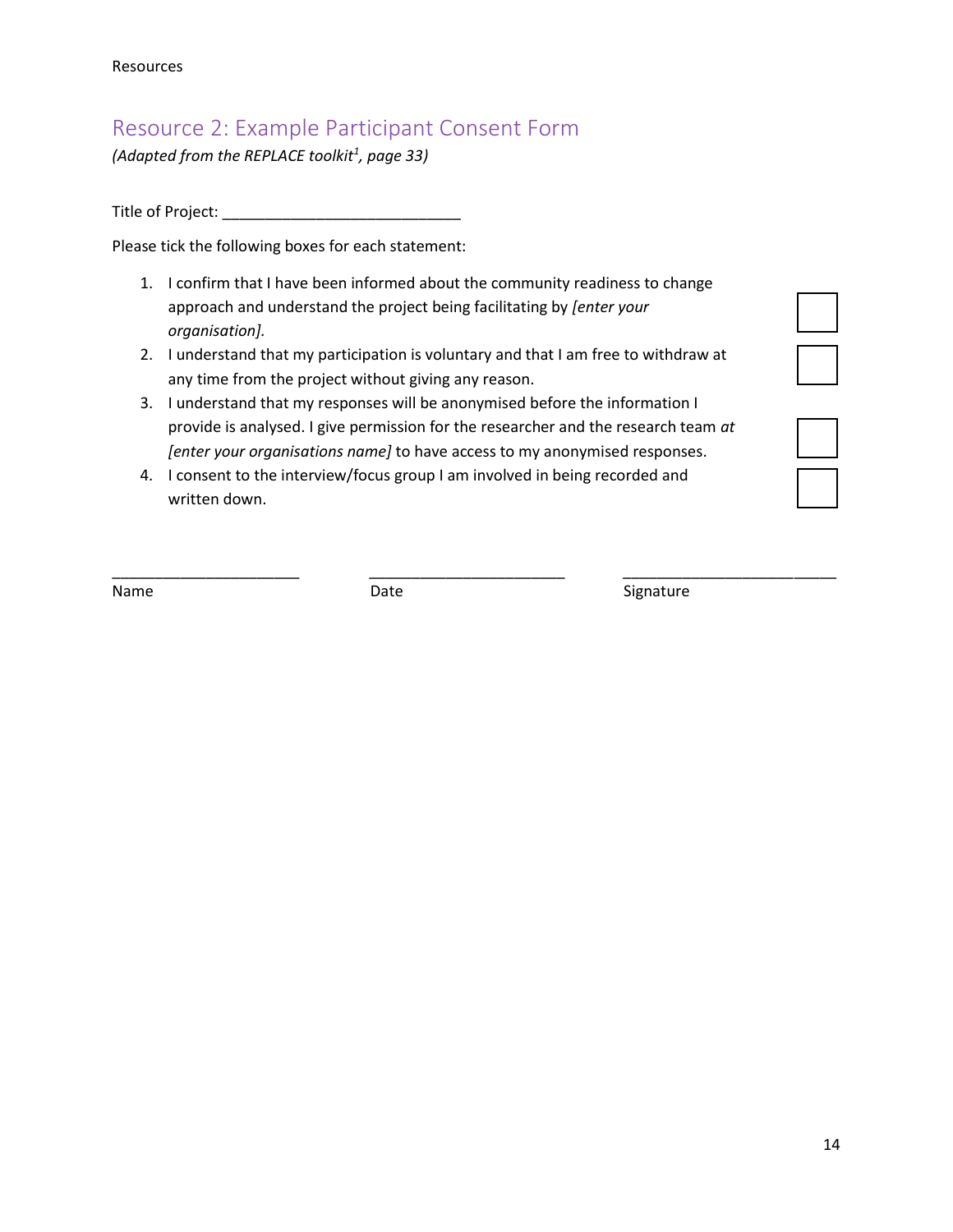# <span id="page-15-0"></span>Resource 3: Community Readiness to Improve MHM: Interview/Focus Group Questions

#### **Dimension A: Community Knowledge of Menstrual Hygiene Management (MHM)**

A1: How knowledgeable are members of your community on the issue of MHM? Is it viewed as an issue? Are some members of the community more knowledgeable than others? Please give examples.

A2: What information is available about MHM in your community and through what channels? Please give examples.

A3: Do people know about the education and health aspects of MHM and where do they get this information from? Please give examples.

A4: On a scale of 1-9 (with 1 being very low and 9 being very high) how knowledgeable is your community about MHM?

#### **Dimension B: Community belief systems and attitudes towards MHM**

B1: Does your community support changing current MHM for girls? Why and how?

B2: What are the main obstacles to changing MHM in your community? Please give examples.

B3: Would your community support efforts to improve MHM for girls? What types of effort would the community support? Please explain your answer.

B4: On a scale of 1-9 (with 1 being very low and 9 being very high) what is your view of your community's attitudes towards improving MHM for girls?

#### **Dimension C: Community Efforts to improve MHM**

C1: Are there any efforts being made or being planned by your community to improve MHM for girls? If so please give examples.

C2: If so, how long have these efforts been going on and who are they aimed at? Give examples.

C3: Are efforts routinely evaluated and the results used to make changes and improve the activity/intervention? Give examples.

C4: On a scale of 1-9 (with 1 being very low and 9 being very high) what is your view of your community's efforts towards improving MHM for girls?

#### **Dimension D: Community Knowledge of the Efforts to improve MHM**

D1: Does the community know of any efforts aimed at improving MHM and how effective they are? If so please give examples.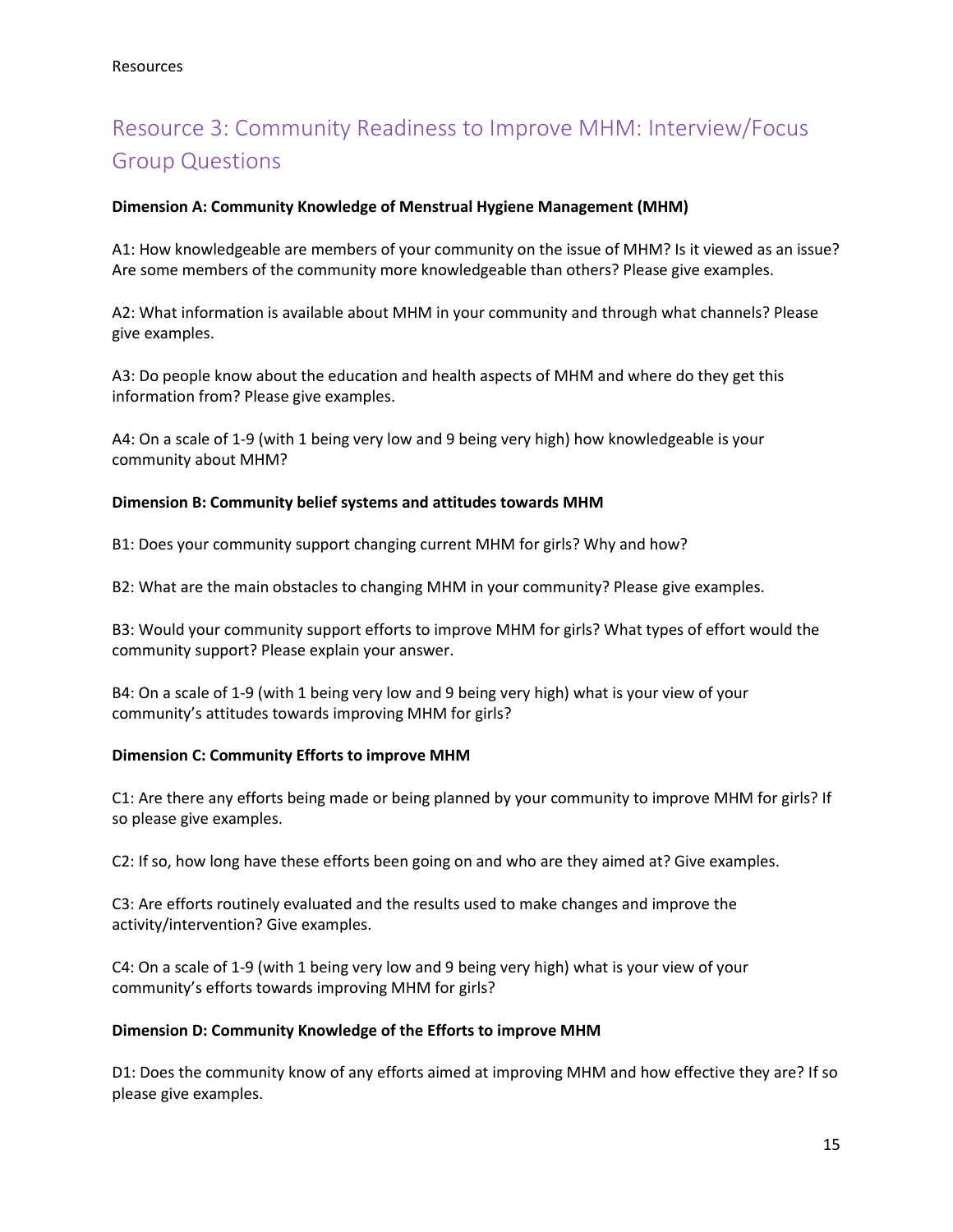D2: Are there any sections of your community that know a little (or a lot) about efforts in improve MHM? If so please give examples.

D3: Who (what organisation) do members of the community go to get information about MHM? Please give examples.

D4: On a scale of 1-9 (with 1 being very low and 9 being very high) what is your view of your community's knowledge of the efforts towards improving MHM for girls?

#### **Dimension E: Community Leader's and Influential People's attitudes to improving MHM**

E1: Who are the leaders and influential people in your community that have a view on MHM? What are their views on MHM? Give examples.

E2: How are these leaders and influential people involved in efforts to improve MHM? Please explain how they are involved e.g. on a committee, working with an NGO, campaigning etc.

E3: How committed are these leaders and influential people to improving MHM in your community? Give examples.

E4: On a scale of 1-9 (with 1 being very low and 9 being very high) what is your view of your community leader's and influential people's attitudes towards improving MHM for girls?

#### **Dimension F: Community Resources Available to Support Efforts to improve MHM**

F1: Do activities to improve MHM have a broad base of support within the community? Please give examples.

F2: How are current community interventions/activities funded and resourced? How is resourcing secured and from whom? Please give specific examples.

F3: Do community activities/interventions have a broad base of community volunteers working with them? Why? Give examples.

F4: On a scale of 1-9 (with 1 being very low and 9 being very high) what is your view of the community resources available to support improved MHM for girls?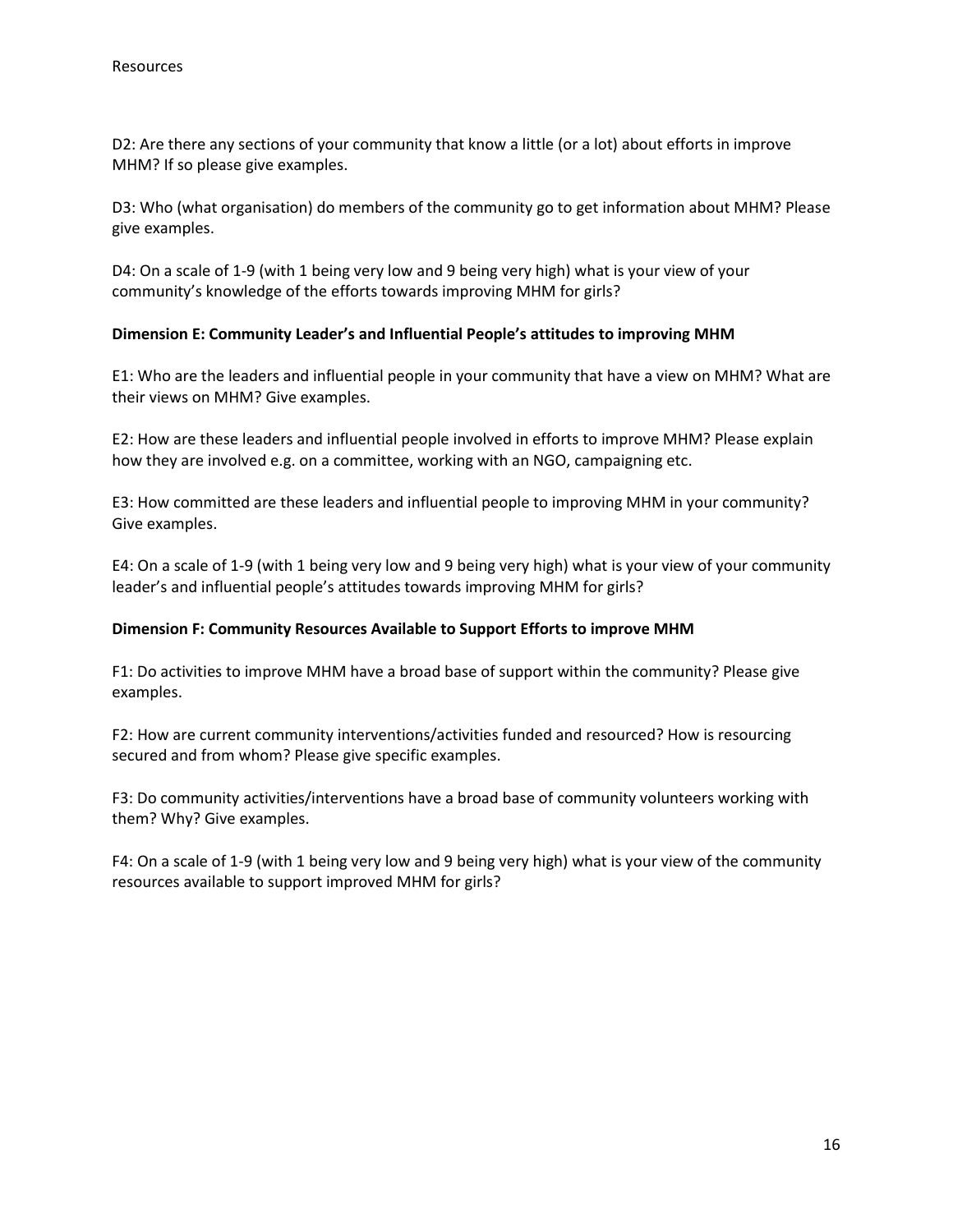# <span id="page-17-0"></span>Resource 4: Community Readiness to Improve MHM: Scoring Form for Individual Focus Groups/Interviews

| Name of Scorer:           |  |
|---------------------------|--|
|                           |  |
| Date of scoring:          |  |
|                           |  |
| Community name:           |  |
|                           |  |
| Focus group being scored: |  |

Please write the appropriate score for each dimension using the Reference Table on pages 6-8:

| Dimension                                                                 | Score out of 9 |
|---------------------------------------------------------------------------|----------------|
|                                                                           |                |
| A: Community Knowledge of MHM                                             |                |
| B: Community Belief Systems and Attitudes Towards MHM                     |                |
| C: Community Efforts to Improve MHM                                       |                |
| D: Community knowledge of efforts to improve MHM                          |                |
| E: Community Leaders' and influential people's attitudes to improving MHM |                |
| F: Community Resources available to support efforts to improve MHM.       |                |
| <b>TOTAL:</b>                                                             |                |
| (add all the scores together)                                             |                |
|                                                                           |                |
|                                                                           |                |